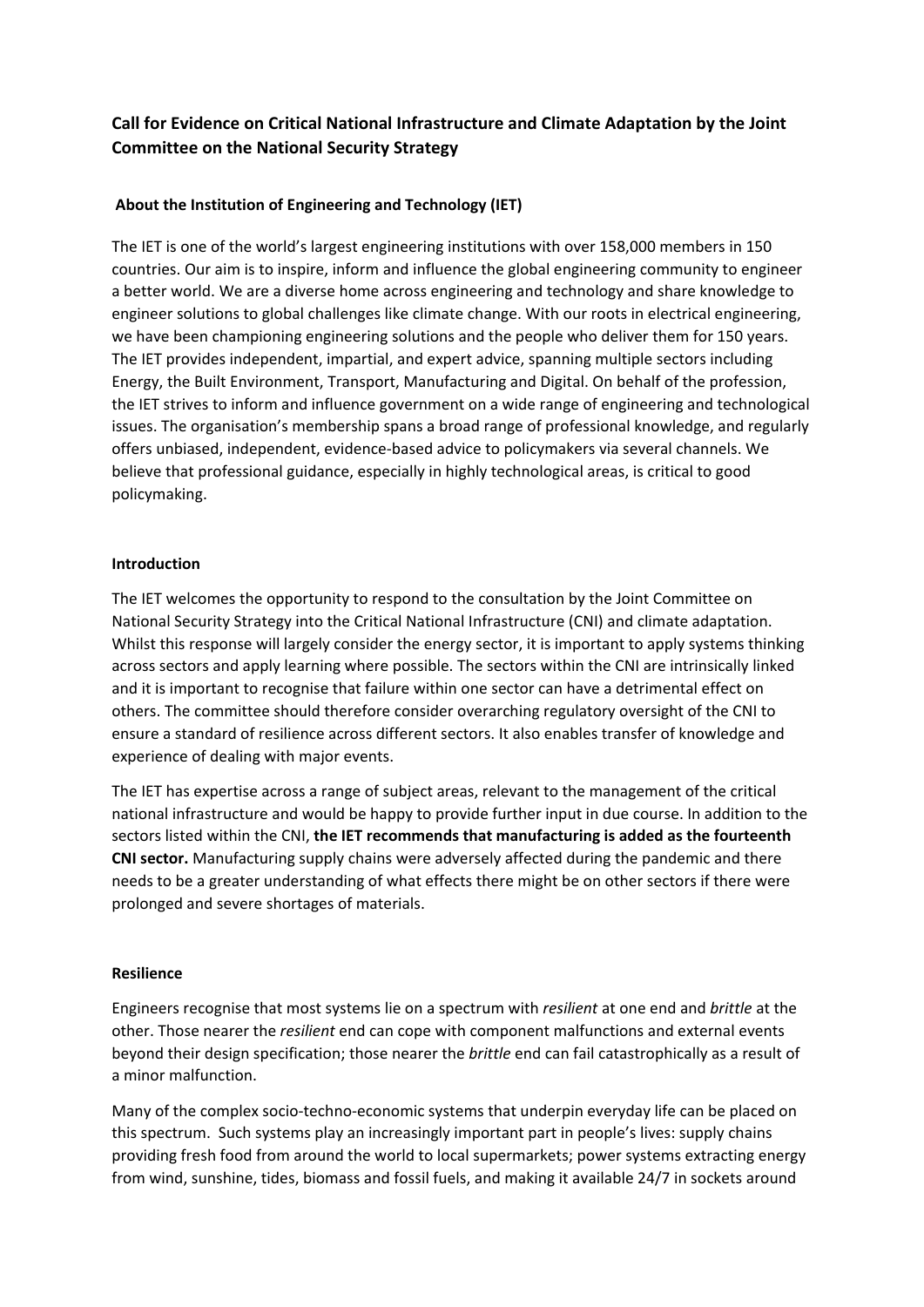our homes; interconnected healthcare, international data networks connecting phones, computers, search engines and media; the financial system allowing international credit card usage and providing finance for business and industry – the list of complex systems essential to modern life is long and continually growing.

Some complex systems are *engineered* (planned), the participants are known in advance and there are protocols and regulations in place. A city metro system may be complex, but there is little ambiguity over its geographical extent, assets, operations, or responsibility for the safety of the network. Other complex systems can be *ad hoc* – there is no central authority, players join and leave at will and regulation may be covered by multiple jurisdictions.

Occasionally, a complex interconnected *system-of-systems* will fail which may not have been obviously connected. In 2015, Storm Desmond took out the electricity system in Lancaster, many were surprised to find that phones, health and social care, lifts and water supplies in tower blocks, cash machines, card payments, petrol stations, garage doors  $...,$  were all affected.<sup>[1](#page-1-0)</sup> Many of these are complex systems in their own right and no-one had anticipated the interactions between them would be affected by the loss of a key component to the system. **Having a body that has responsible oversight for the system of systems would benefit contingency planning and resilience.**

#### **Tension between resilience and efficiency**

The cost of resilience can often be prohibitively high and the move towards efficiency can make a system more cost effective. This itself comes at a price as the system moves towards the brittle end of the resilience scale. For example, the removal of the train line to Manchester from Euston via Crewe, from Marylebone via Nottingham, or from St Pancras via Derby has reduced the costs of the network and increased efficiency. However, it has also meant that when there is a fault, there is limited contingency in place.

The UK's drainage and sewage systems rely heavily on legacy infrastructure, much from the Victorian era, since when the population has more than doubled.<sup>[2](#page-1-1)</sup> The greater throughput in the same infrastructure has led to a more 'financially efficient' system (*making the assets sweat*) but has reduced the margins to cope with unanticipated events, which represents a loss of resilience and contributed to the many thousands of releases of untreated sewage.

Furthermore, the communications network is increasingly moving towards a reliance on electricity due to efficiencies and new technology. Despite improving efficiency, it could prove to be vulnerable if the energy sector experiences a major event, especially as these changes mean that communication is more reliant on systems which do not necessarily have the same level of backup and resilience designed in. Electrification of large parts of our vehicle fleet will also increase reliance on electricity.

#### **Electricity Infrastructure**

<span id="page-1-0"></span><sup>1</sup> *Living without electricity – One city's experience of coping with loss of power.* Royal Academy of Engineering, ISBN 978-1-909327-26-9, May 2016

<span id="page-1-1"></span><sup>2</sup> *The Cambridge Economic History of Modern Britain*, Cambridge University Press, 2008.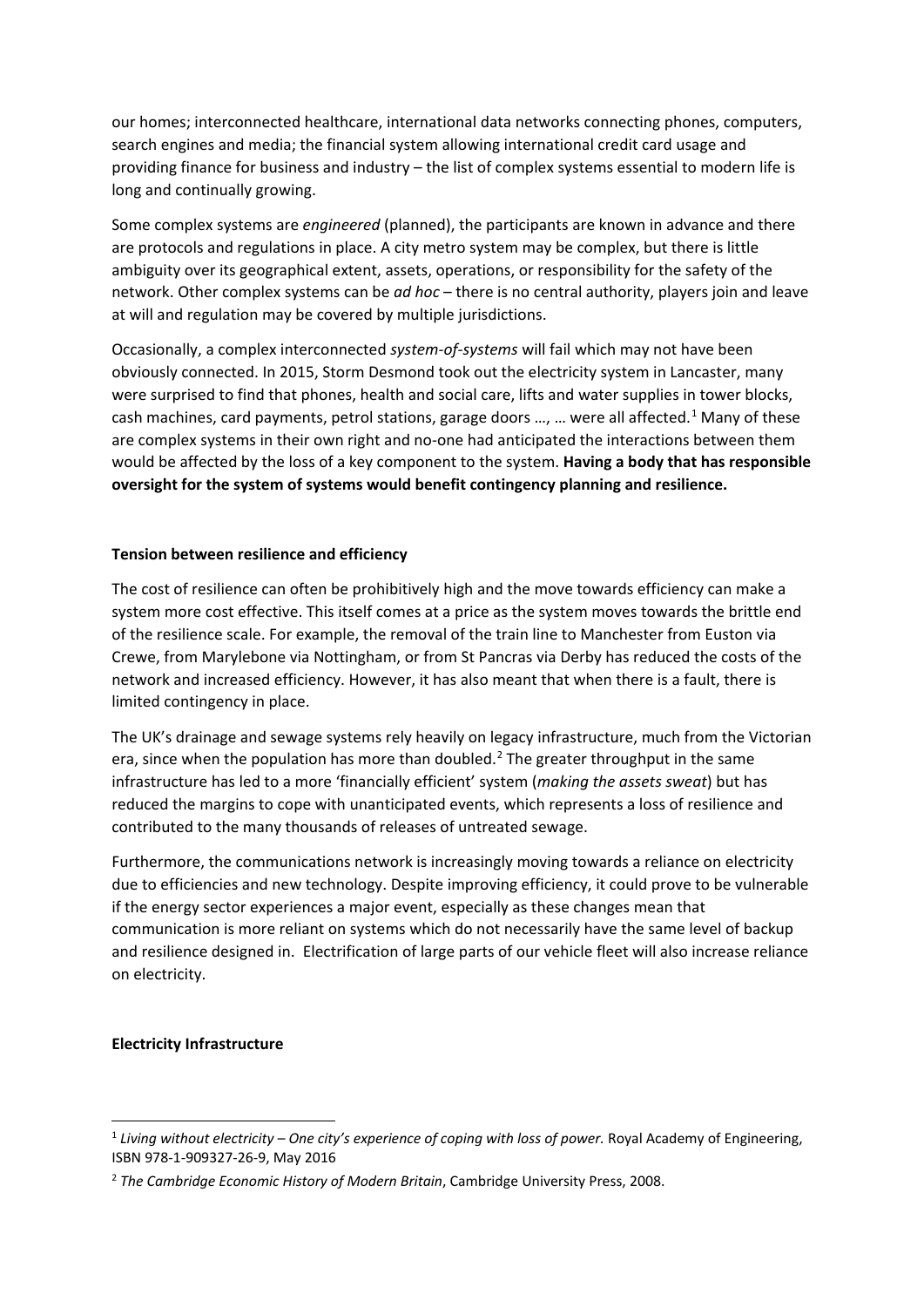Overhead line components are designed to a factor of safety of between 2.3 and 3.5 based on the worst credible storm conditions, therefore, the lines should be sufficiently robust to withstand the effects of climate change. However, as witnessed recently through Storm Arwen, a consequence of abnormally high wind and gust speeds, combined with saturated ground conditions, can lead to mature trees being uprooted and falling across overhead lines causing extensive and widespread damage. Climate change might increase the frequency and severity of windstorms. Whilst some measures can be taken to reduce frequency and duration of supply interruptions due to tree-related faults on overhead lines, felling trees within falling distance of lines would be environmentally unacceptable whilst widescale undergrounding would be prohibitively expensive and largely impracticable (UK has approximately 280,000 km of overhead line distribution) and could create other reliability issues, including longer repair times of underground cables are damaged by other parties.

An indirect consequence of climate change arises from the displacement of traditional fossil-fuelled 'synchronous' generation with inverter-connected wind and solar PV generation. The result is declining levels of system inertia which increases the risk of rapid frequency collapse in the event of a major loss of grid infeed (e.g. a major generator or interconnector). The current emphasis focusses on procuring new frequency response products (Dynamic Containment, Frequency Moderation and Frequency Regulation). Dynamic Containment (typically provided by grid-scale batteries) relies on fast injection of real power, but this does not confer inertia in the true sense (inertia is a natural physical attribute conferred by large rotating synchronous generators due to their electromagnetic coupling with the power system, and has the inherent benefit that inertia conferred due to a fall in frequency is proportional to the rate of fall in frequency). The ability to restart the grid served by a higher proportion of non-synchronous generation in the event of a national shutdown is a matter currently receiving attention, including through a project known as Distributed ReStart which seeks to ascertain the feasibility of initially creating local power islands on electricity distribution systems independently from the national transmission system as part of the restart procedure.

Increased likelihood of coastal or fluvial flooding due to increased rainfall is a further threat to the electricity power system (as was demonstrated by events in Lancaster in 2011) [3](#page-2-0) . **Substation susceptibility to flooding will need to be continuously reassessed, and appropriate mitigation in terms of flood defences installed – or relocation of infrastructure in extreme cases.**

#### **Reliance on electricity**

There has been a considerable advancement in technology in recent decades and with it there has been a greater move towards reliance on electricity. With this move comes greater risk to the system of systems if the electrical network fails. In future there will be even more people relying on electrical vehicles for transport, heat pumps for their homes and electricity for their communications network.

For example, the only available communication network in Lancaster during the power outage in 2011 was the Public Switched Telephone Network (PSTN) powered from batteries at the phone

<span id="page-2-0"></span><sup>3</sup> *Living without electricity – One city's experience of coping with loss of power.* Royal Academy of Engineering, ISBN 978-1-909327-26-9, May 2016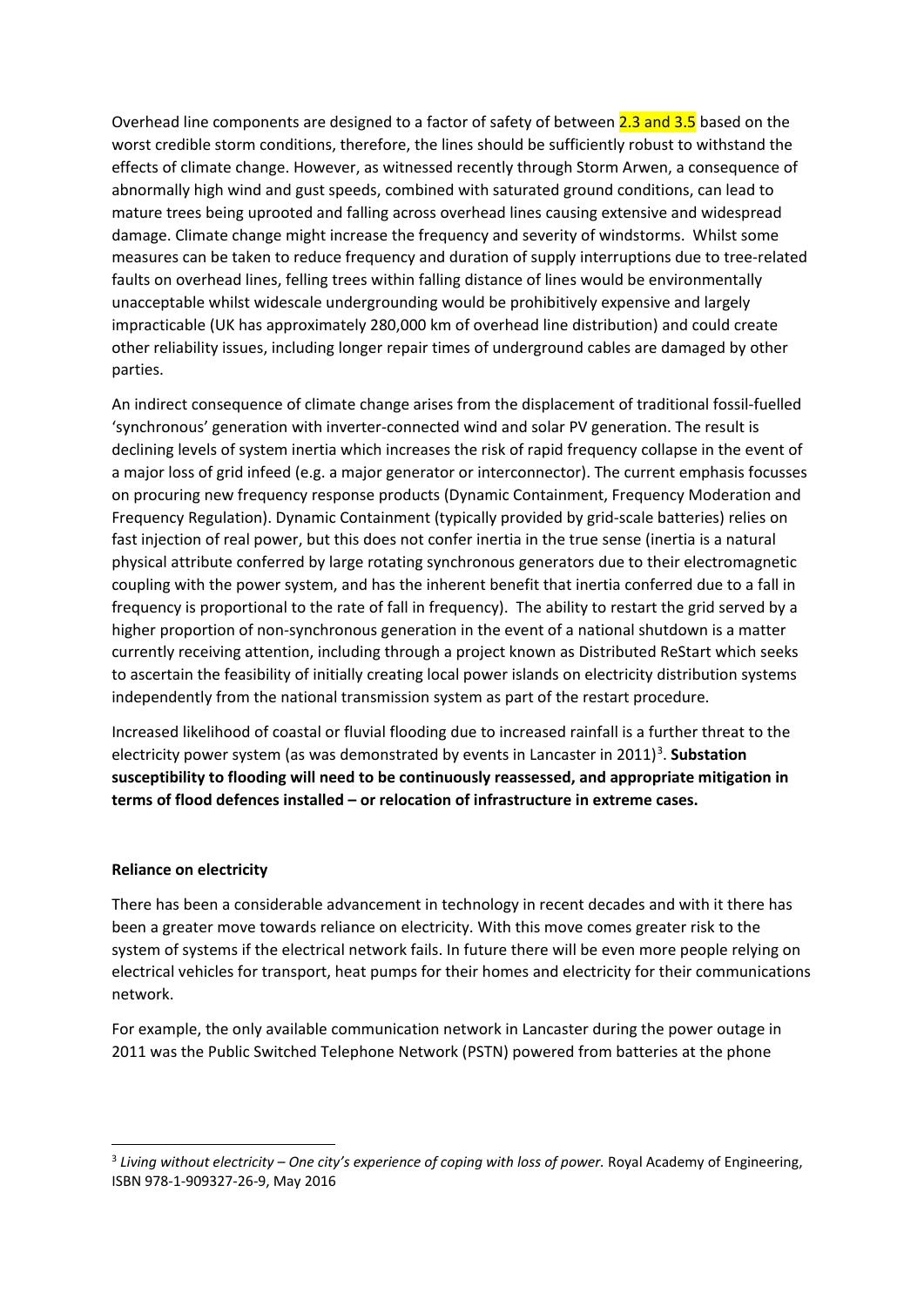exchange. However the PSTN is closing on 31 December 2025.<sup>[4](#page-3-0)</sup> The move towards efficiency of this part of the system needs to also ensure that a replacement would also have the capacity to keen running for a short amount of time if there was a black start of the electricity grid, as its predecessor could.

Another communications system that proved useful during Storm Desmond was *Bay Radio*. At the time, this was a radio station that operated locally and with valuable local knowledge supporting the flood response. Subsequently, it has been taken over by a syndicated network based in Birmingham with fewer local resources to enable it to provide a similar service. Increasingly, radio and TV are being transferred from the radio spectrum to internet-based communication. With the decline of MW transmitters that, in an emergency, could be run by a local diesel generator, it was possible for people to hear important news anywhere in the UK with a small radio and a few cheap batteries. However, internet-based broadcasting requires power supplies to equipment cubicles in the street and routers in people's homes – much less resilient. **When making advancements in efficiency and technology, it is also important to consider the resilience of the system as a whole and mitigate where possible.**

Electricity network operators are aware that in future we will be more dependent on parts of the electricity system which were built when reliability was not so critical. Given that losing power for some days in a totally electrified home could result in loss of power, heating, external communications, and vehicle transport, a conversation needs to start about what Value of Lost Load will be acceptable in future, which any changes to standards might cost, and how they will be paid for.

## **Contingency planning and local resilience**

It is possible to improve local resilience with contingency planning, however this is a short term solution. Availability of generators, water, food, LED lights and batteries combined with local knowledge and technology will support preparedness for extreme weather events.

**There should also be greater responsibility for distribution system operators and transmission system operators to ensure that networks they are developing and maintaining are suitable for extreme events, especially with an increase in renewables. Renewable developers should demonstrate that their technology will remain operational through extreme events.**

The advent of energy communities and microgrids provides some potential opportunity for resilience of electricity supply in the event of grid failure provided the technically complex challenge of maintaining system frequency, voltage and sufficient fault-level can be managed. However, we must take care that in extreme events, these microgrids do not become 'islanded', with communities isolated as a result.

V2X technology might also provide a limited opportunity for customers to maintain their essential house supplies in the event of a prolonged grid failure. However, an increase in electric vehicle usage will need to take into account prioritising power for emergency service vehicles in the event of an outage. The rapid charging network may become critical infrastructure when regions seek to

<span id="page-3-0"></span><sup>4</sup> Wilding, K. *The closure of the public switched telephone network*, Crown Commercial Service, November 2020. Accessed 21.12.2[1 https://www.crowncommercial.gov.uk/news/the-closure-of-the-public-switched](https://www.crowncommercial.gov.uk/news/the-closure-of-the-public-switched-telephone-network)[telephone-network](https://www.crowncommercial.gov.uk/news/the-closure-of-the-public-switched-telephone-network)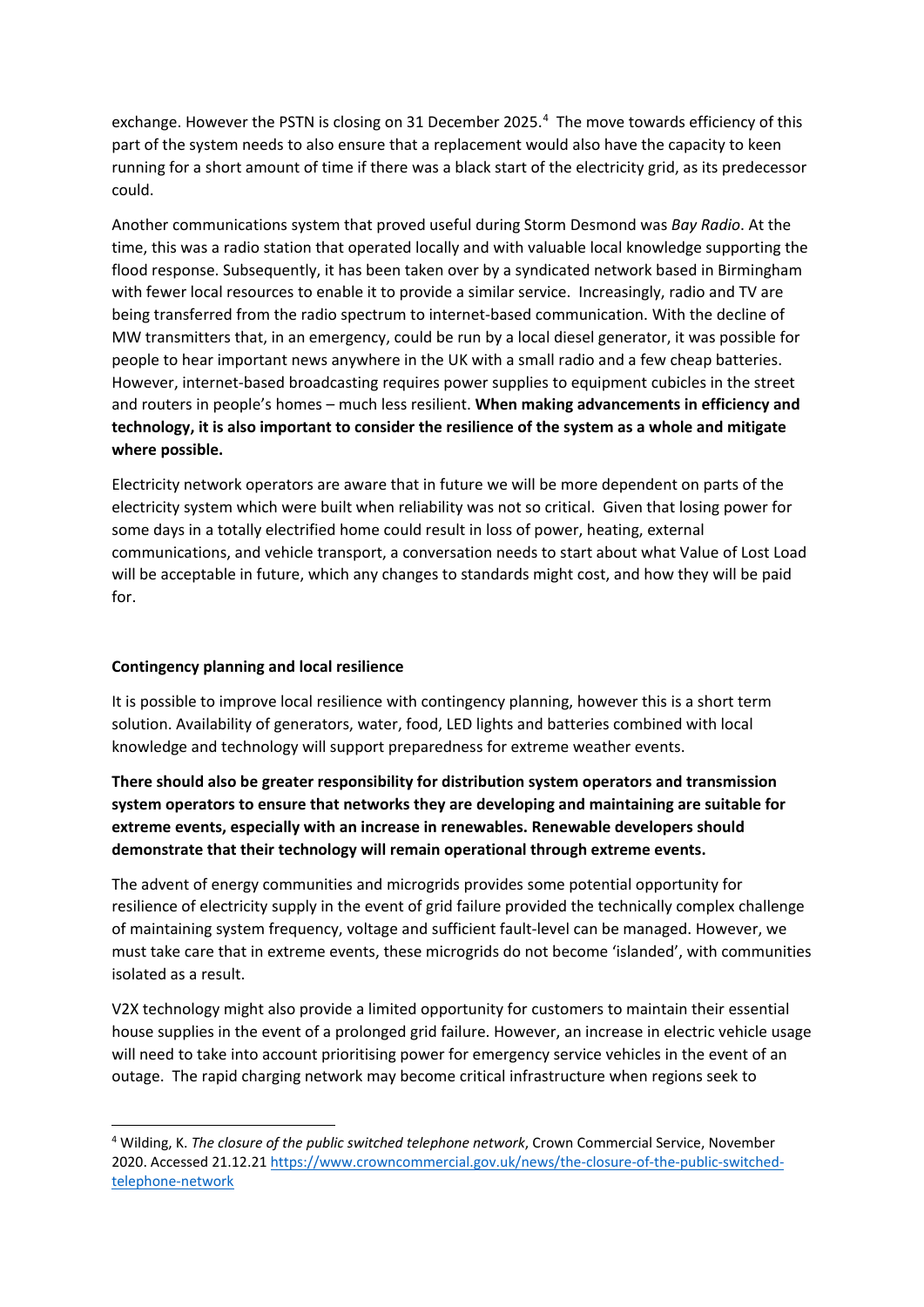recover from severe weather events. We have seen how even rumours of fuel shortage drive consumer behaviour even when supply is available.

**There should be greater use of energy storage for back up power in extreme events.** This could be achieved via battery or hydrogen technology, for example. The sectors within the CNI will also need to consider back up power through energy storage.

### **Extreme weather**

Extreme weather is one of the biggest threats to the energy system in terms of climate change. Resilience is the capability of a system to cope with unplanned and unexpected events. Aside from the deteriorating resilience of some infrastructure, the UK is subject increasingly regular extreme weather events that will test resilience in many more systems.

The high rate of Arctic heating is likely to result in melting glaciers, leading to locally reduced salinity that has the potential to weaken the Atlantic Meridional Overturning Circulation (AMOC)<sup>[5](#page-4-0)</sup>, but noone can predict with certainty how this will affect Britain's climate. From 12 to 26 January 2009, there were anticyclonic conditions over much of Northern Europe, resulting in almost no output from Britain's wind farms. From late June to mid-July 2021, there was a heat dome over the western side of North America, with temperatures approaching 50°C in locations normally reckoned to have a temperate climate. From 22 to 28 January 2018, Britain suffered from *The Beast from the East* when the combined use of electricity and gas exceeded 250 GW. If this becomes the new norm, the target set in the 10-point plan<sup>[6](#page-4-1)</sup> that aims to increase the installed capacity of offshore wind to 40 GW by 2030 and the closure of most fossil-fuelled power stations will be inadequate, even if accompanied by a largescale investment in energy storage.

A credible consequence of climate change is that the gulf stream weakens or changes its route affecting UK wind patterns and sea level. This could lead to weather-blocking events wherein UK could experience several consecutive days of anticyclonic conditions and hence minimal output from wind farms. Again, this would require hugely expensive (long-duration) energy storage to fill the energy gap. Also, a weakening gulf stream could lead to colder winters in UK and hence higher demands for (increasingly electric) domestic space and water heating.

**The UK should be planning for these events to occur on a frequent basis.** Furthermore, it is important to **plan for the eventuality that these events will occur in quick succession on occasion.** Planning for unusual weather behaviour should also be considered for example anticipating a storm from a different direction could be mitigated in the standard tree management policy; no longer identifying these situations as 'low probability'.

## **Technology**

At low voltage (LV), the use of aerial bundled conductor (in lieu of the traditional vertical 4-wire bare conductor configuration) eliminates the risk of conductor clashing due to tree contact, and even in

<span id="page-4-0"></span><sup>5</sup> *What is Atlantic Meridional Overturning Circulation?* Accessed 21.12.21 <https://www.metoffice.gov.uk/weather/learn-about/weather/oceans/amoc>

<span id="page-4-1"></span><sup>6</sup> *The ten point plan for a green industrial revolution*. Department for Business, Energy and Industrial strategy Accessed 21.12.21 [https://www.gov.uk/government/publications/the-ten-point-plan-for-a-green-industrial](https://www.gov.uk/government/publications/the-ten-point-plan-for-a-green-industrial-revolution/title)[revolution/title](https://www.gov.uk/government/publications/the-ten-point-plan-for-a-green-industrial-revolution/title)